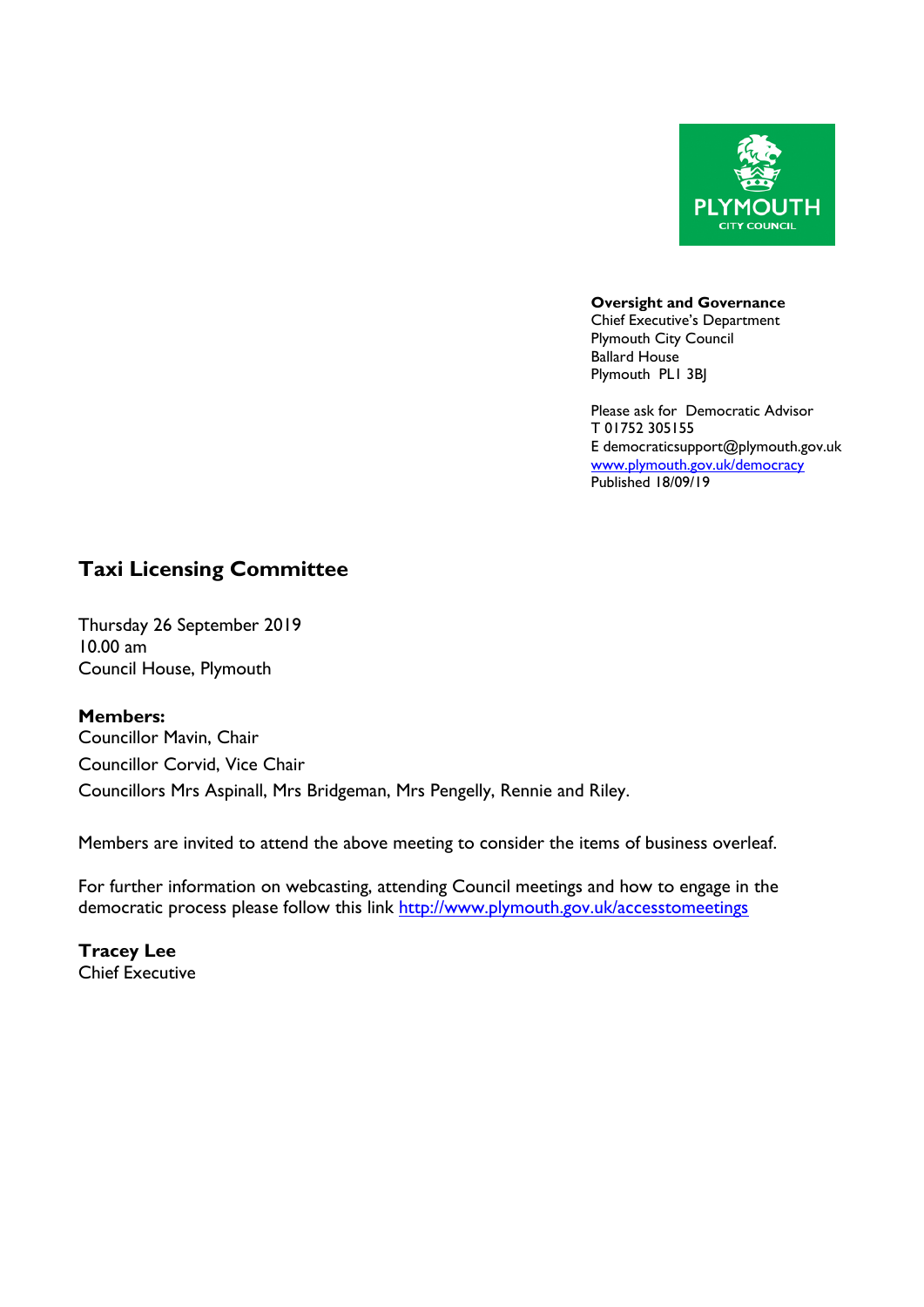# **Taxi Licensing Committee**

### **AGENDA**

#### **1. Apologies**

To receive apologies for non-attendance submitted by Committee Members.

#### **2. Declarations of Interest**

Members will be asked to make any declarations of interest in respect of items on this agenda.

#### **3. Minutes (Pages 1 - 4)**

To confirm the minutes of the meeting held on 29 August 2019.

#### **4. Chair's Urgent Business**

To receive reports on business which, in the opinion of the Chair, should be brought forward for urgent consideration.

#### **5. Appeal Cases**

The Committee will be provided with the results of the judgement on appeal cases that went to Court.

#### **6. Exempt Information**

To consider passing a resolution under Section 100A(4) of the Local Government Act 1972 to exclude the press and the public from the meeting for the following item(s) of business on the grounds that it (they) involve(s) the likely disclosure of exempt information as defined in paragraph(s) 1 of Part 1 of Schedule 12A of the Act, as amended by the Freedom of Information Act 2000.

#### **Part II (Private Meeting)**

#### **Agenda**

#### **Members of the public to note:**

That under the law, the committee is entitled to consider certain times in private. Members of the public will be asked to leave the meeting when such items are discussed.

#### **7. Confidential Minutes (Pages 5 - 14)**

To confirm the confidential minutes of the meeting held on 29 August 2019.